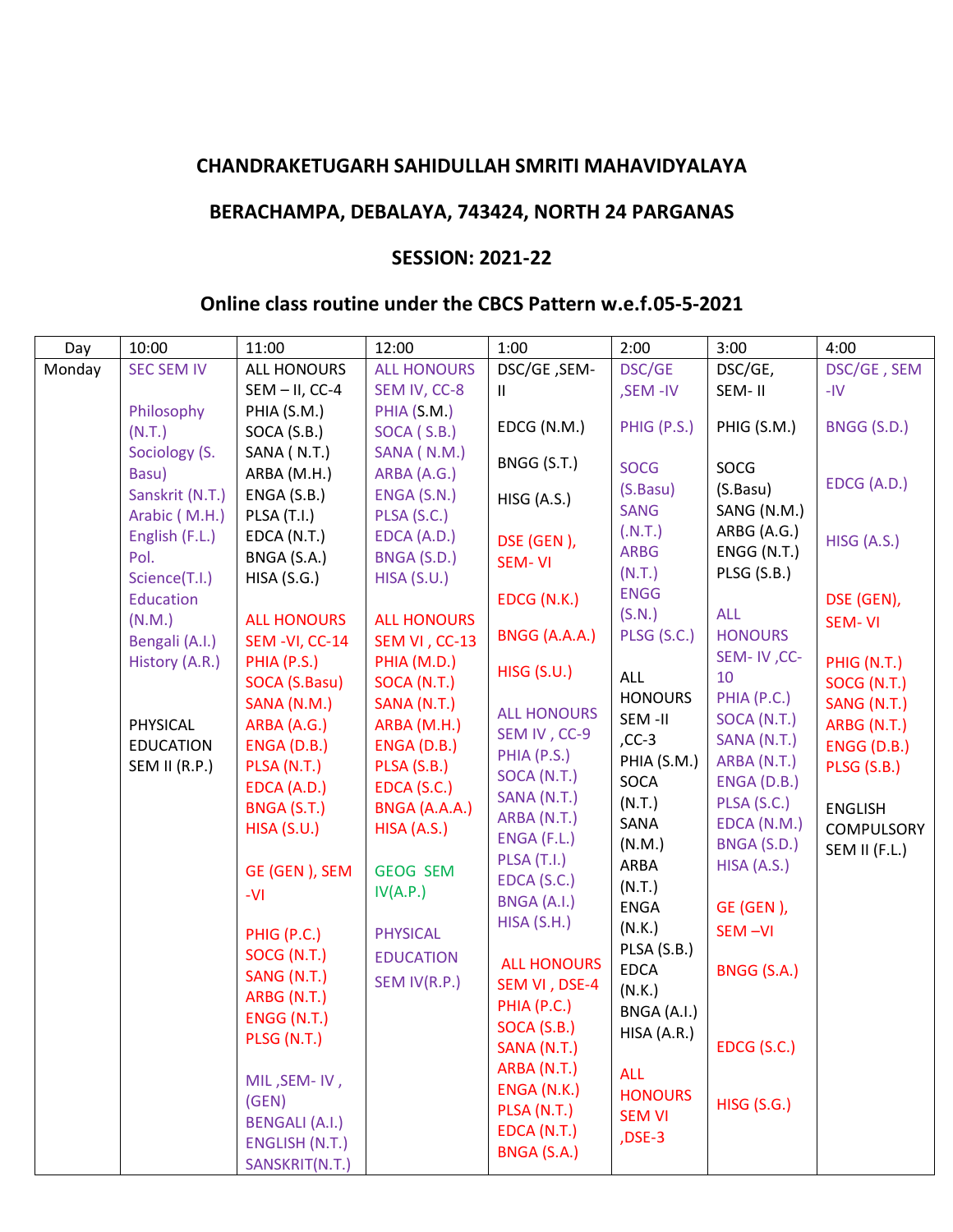|  | HISA (R.C.)        | PHIA        |  |
|--|--------------------|-------------|--|
|  |                    | (M.D.)      |  |
|  | <b>GEOG SEM II</b> | <b>SOCA</b> |  |
|  | (A.P.)             | (N.T.)      |  |
|  |                    | SANA (N.T)  |  |
|  |                    | <b>ARBA</b> |  |
|  |                    | (A.G.)      |  |
|  |                    | ENGA (F.L.) |  |
|  |                    | PLSA (N.T.) |  |
|  |                    | <b>EDCA</b> |  |
|  |                    | (N.T.)      |  |
|  |                    | <b>BNGA</b> |  |
|  |                    | (S.T.)      |  |
|  |                    | HISA (R.C.) |  |
|  |                    |             |  |
|  |                    | <b>GEOG</b> |  |
|  |                    | <b>SEM</b>  |  |
|  |                    | IV(A.P.)    |  |
|  |                    |             |  |

| Day     | 10:00                    | 11:00                      | 12:00              | 1:00                         | 2:00           | 3:00                              | 4:00                        |
|---------|--------------------------|----------------------------|--------------------|------------------------------|----------------|-----------------------------------|-----------------------------|
| Tuesday | MIL, SEM-                | <b>ALL HONOURS</b>         | DSC/GE, SEM -      | ALL HONOURS                  | DSC/GE,        | DSC/GE, SEM                       | DSC/GE, SEM-                |
|         | IV, $(GEN)$              | SEM-IV, CC-10              | IV                 | SEM-II, CC-3                 | SEM-II         | IV                                | Ш                           |
|         | <b>BENGALI</b>           |                            | BNGG (S.A.)        | PHIA (P.C.)                  | PHIG           | ENGG (N.T.)                       | BNGG (A.I.)                 |
|         | (A.I.)<br><b>ENGLISH</b> | PHIA (P.C.)<br>SOCA (N.K.) |                    | SOCA (S.Basu)<br>SANA (N.M.) | (N.T.)         | SANG (N.M.)                       |                             |
|         | (N.T.)                   | SANA (N.T.)                |                    | ARBA (M.H.)                  |                | ARBG (N.T.)                       |                             |
|         | <b>SANSKRIT</b>          | ARBA (N.T.)                | EDCG (S.C.)        | ENGA (F.L.)                  | SOCG           | PHIG (S.M.)                       | EDCG (N.K.)                 |
|         | (N.T.)                   | ENGA (S.N.)                |                    | PLSA (S.C.)                  | (N.K.)         | SOCG (S.                          |                             |
|         |                          | PLSA (B.S.)                | <b>HISG (S.G.)</b> | EDCA (N.K.)                  | SANG           | Basu)                             | HISG (A.R.)                 |
|         | PHYSICAL                 | EDCA (N.M.)                |                    | BNGA (T.B.)                  | (A.B.)         | <b>PLSG (T.I.)</b>                |                             |
|         | <b>EDUCATION</b>         | <b>BNGA (S.Dey)</b>        | DSE, (GEN),        | HISA (A.R.)                  | ARBG           |                                   | <b>ALL HONOURS</b>          |
|         | SEM II(R.P.)             | HISA (A.S.)                | SEM-VI             |                              | (N.T.)         | <b>ENGLISH</b>                    | SEM-IV, CC-9                |
|         |                          |                            |                    |                              | <b>ENGG</b>    | COMPULSORY                        | PHIA (M.D.)                 |
|         |                          | <b>ALL HONOURS</b>         | PHIG (P.S.)        | <b>ALL HONOURS</b>           | (D.B.)         | SEM- II (D.B.)                    | SOCA (S. Basu)              |
|         |                          | SEM-VI, DSE-3              | SOCG (S. Basu)     | SEM-IV, CC-8                 | PLSG<br>(B.S.) |                                   | SANA (N.T.)                 |
|         |                          | PHIA (P.S.)                | SANG (N.T.)        | PHIA (P.S.)                  |                | ALL                               | ARBA (A.G.)                 |
|         |                          | SOCA (S.B.)<br>SANA (A.B.) | ARBG (M.H.)        | SOCA (N.T.)<br>SANA (A.B.)   |                | <b>HONOURS</b><br>SEM- II, CC-4 ( | ENGA (S.N.)                 |
|         |                          | ARBA (M.H.)                | ENGG (F.L.)        | ARBA (N.T.)                  | DSE, (         | PHIA (P.C.)                       | PLSA (S.B.)                 |
|         |                          | ENGA (N.K.)                | <b>PLSG (B.S.)</b> | ENGA (N.K.)                  | GEN),          | SOCA (N.K.)                       | EDCA (N.T.)                 |
|         |                          | <b>PLSA (T.I.)</b>         | <b>GEOG SEM-</b>   | PLSA (N.T.)                  | <b>SEM-VI</b>  | SANA (A.B.)                       | BNGA (A.A.A.)<br>HISA(S.H.) |
|         |                          | EDCA (N.K.)                | II(A.P.)           | EDCA (A.D.)                  |                | ARBA (N.T.)                       |                             |
|         |                          | BNGA (A.A.A.)              |                    | BNGA (S.A.)                  | <b>BNGG</b>    | ENGA (N.K.)                       | <b>ALL HONOURS</b>          |
|         |                          | HISA(R.C.)                 |                    | HISA(S.U.)                   | (T.B.)         | PLSA (B.S.)                       | <b>SEM-VI, CC-13</b>        |
|         |                          |                            |                    |                              |                | EDCA (N.M.)                       | PHIA (S.M.)                 |
|         |                          |                            |                    |                              |                | BNGA (S.D.)                       | SOCA (S.B.)                 |
|         |                          |                            |                    |                              |                | HISA(S.G.)                        |                             |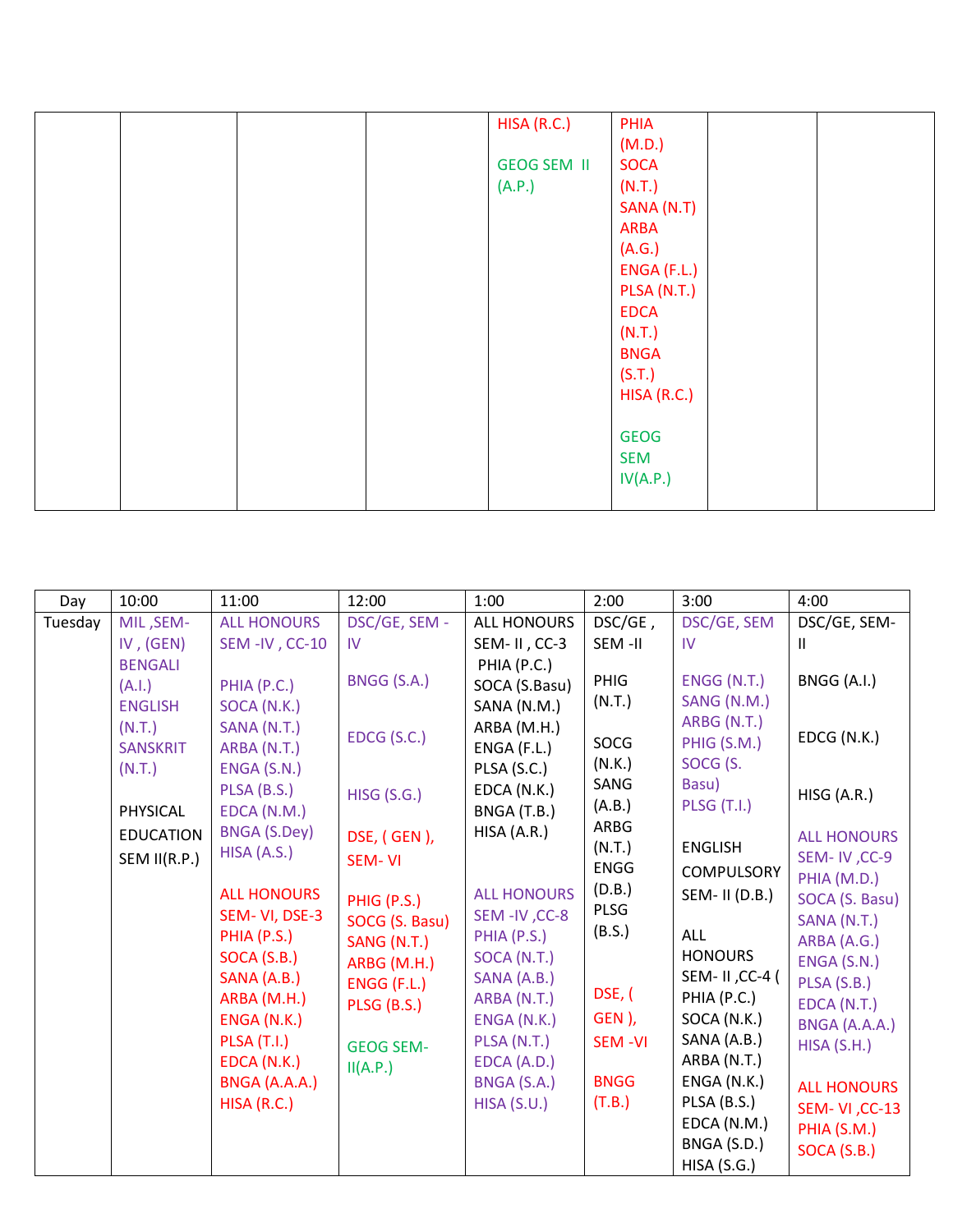|  | GEOG SEM-IV   | <b>ALL HONOURS</b>  | <b>EDCG</b> | <b>ALL</b>     | SANA (N.M.)        |
|--|---------------|---------------------|-------------|----------------|--------------------|
|  | (A.P.)        | SEM-VI, DSE-        | (S.C.)      | <b>HONOURS</b> | ARBA (N.T.)        |
|  |               | $\overline{4}$      |             | SEM-VI, CC-    | ENGA (S.B.)        |
|  | GE, (GEN),    | PHIA (M.D.)         |             | 14             | <b>PLSA (T.I.)</b> |
|  | <b>SEM-VI</b> | SOCA (N.T.)         | <b>HISG</b> | PHIA (M.D.)    | EDCA (S.C.)        |
|  |               | SANA (N.T.)         | (R.C.)      | SOCA (N.T.)    | BNGA (S.D.)        |
|  | PHIG (N.T.)   | ARBA (A.G.)         |             | SANA (N.T.)    | HISA (A.S.)        |
|  | SOCG (N.T.)   | ENGA (S.N.)         |             | ARBA (A.G.)    |                    |
|  | SANG (N.T.)   | PLSA (S.B.)         |             | ENGA (S.N.)    |                    |
|  | ARBG (A.G.)   | EDCA (N.M.)         |             | PLSA (S.B.)    |                    |
|  | ENGG (S.B.)   | BNGA (A.I.)         |             | EDCA (A.D.)    |                    |
|  | PLSG (S.C.)   | HISA (S.H.)         |             | BNGA (T.B.)    |                    |
|  |               |                     |             | HISA(S.U.)     |                    |
|  |               |                     |             |                |                    |
|  |               |                     |             |                |                    |
|  |               |                     |             |                |                    |
|  |               | <b>PHYSICAL</b>     |             |                |                    |
|  |               | <b>EDUCATION</b>    |             |                |                    |
|  |               | $SEM$ -IV(R.P.)     |             |                |                    |
|  |               |                     |             |                |                    |
|  |               | GE, (GEN),          |             |                |                    |
|  |               | SEM-VI              |             |                |                    |
|  |               |                     |             |                |                    |
|  |               | <b>BNGG (S.Dey)</b> |             |                |                    |
|  |               |                     |             |                |                    |
|  |               | EDCG (N.T.)         |             |                |                    |
|  |               |                     |             |                |                    |
|  |               |                     |             |                |                    |
|  |               | <b>HISG (S.G.)</b>  |             |                |                    |
|  |               |                     |             |                |                    |
|  |               |                     |             |                |                    |
|  |               |                     |             |                |                    |
|  |               |                     |             |                |                    |
|  |               |                     |             |                |                    |
|  |               |                     |             |                |                    |

| Day       | 10:00             | 11:00           | 12:00       | 1:00           | 2:00           | 3:00           | 4:00               |
|-----------|-------------------|-----------------|-------------|----------------|----------------|----------------|--------------------|
| Wednesday | <b>MIL SEM-IV</b> | <b>ALL</b>      | DSC/GE      | <b>ALL</b>     | ALL            | DSC/GE, SEM-II | DSC/GE, SEM        |
|           | , (GEN)           | <b>HONOURS</b>  | ,SEM- II    | <b>HONOURS</b> | <b>HONOURS</b> |                | -IV                |
|           | <b>BENGALI</b>    | SEM-IV,         |             | SEM-II, CC-3   | SEM -II, CC-4  | PHIG (N.T.)    |                    |
|           | (S.A.)            | <b>CC9 PHIA</b> | <b>BNGG</b> | PHIA (P.S.)    | PHIA (P.S.)    | SOCG (N.T.)    | BNGG (S.A.)        |
|           | <b>ENGLISH</b>    | (S.M.)          | (A.A.A.)    | SOCA (S.B.)    | SOCA (N.T.)    | SANG (N.M.)    |                    |
|           | (N.T.)            | <b>SOCA</b>     |             | SANA (A.B.)    | SANA (N.M.)    | ARBG (N.T.)    | EDCG (N.T.)        |
|           | <b>SANSKRIT</b>   | (S.Basu)        |             | ARBA (N.T.)    | ARBA (A.G.)    | $ENGG$ (D.B.)  | HISG (R.C.)        |
|           | (N.M.)            | SANA (A.B.)     | <b>EDCG</b> | ENGA(S.B.)     | ENGA(S.N.)     | PLSG (S.C.)    |                    |
|           |                   | ARBA (M.H.)     | (S.C.)      | PLSA (N.T.)    | PLSA (S.B.)    |                | <b>GE GEN, SEM</b> |
|           | <b>SEC SEM-VI</b> | ENGA (S.B.)     |             | EDCA (N.K.)    | EDCA (A.D.)    | DSC/GE, SEM -  | -VI                |
|           |                   | PLSA (B.S.)     | HISG (A.R.) | BNGA (S. Dey)  | BNGA (A.A.A.)  | -IV            | BNGG (S.T.)        |
|           |                   | EDCA(S.C.)      |             | HISA (A.R.)    | HISA(S.H.)     | PHIG (P.C.)    |                    |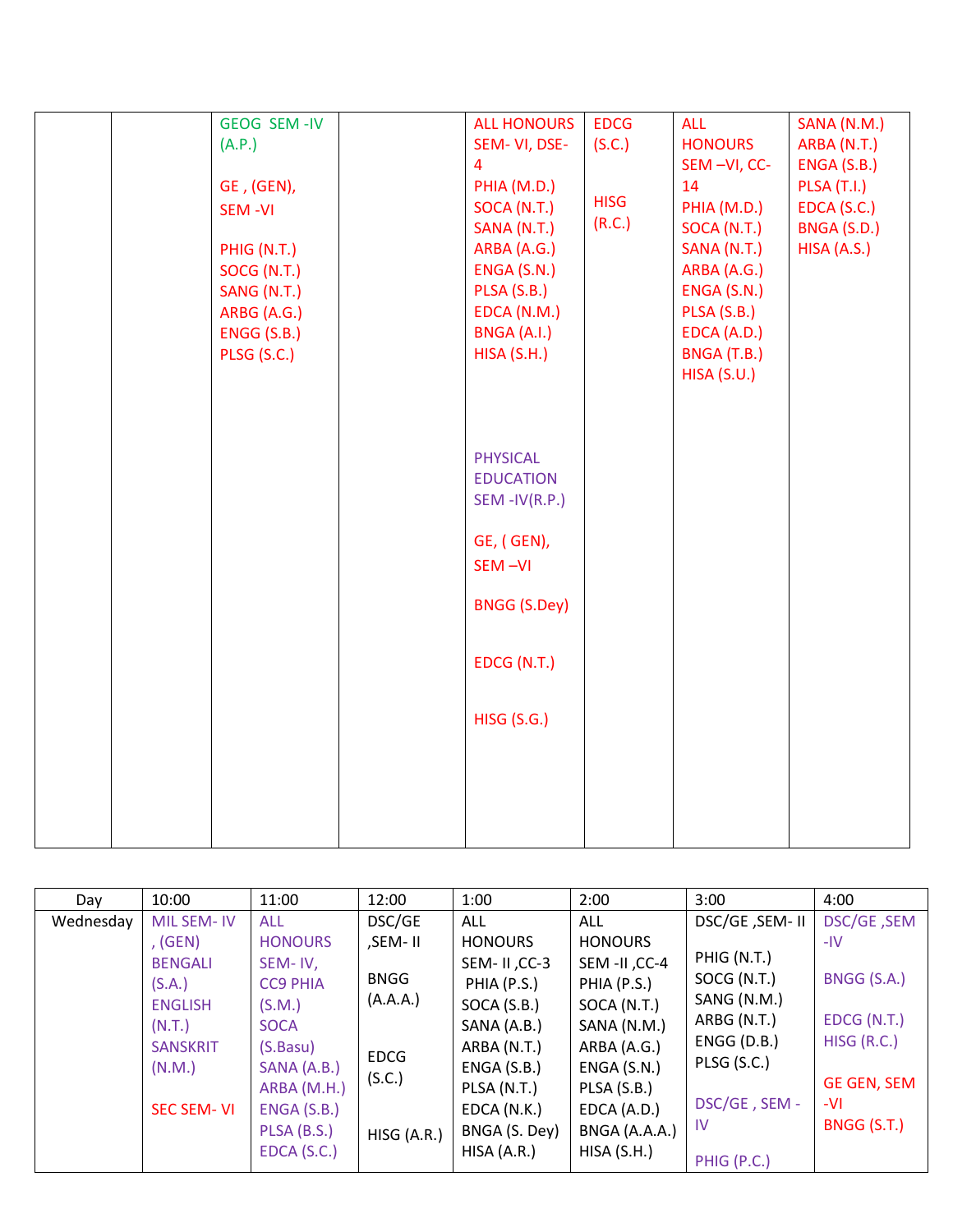| Philosophy       | <b>BNGA</b>      | DSE, (GEN          |                |                     | SOCG (N.T.)   | EDCG (N.M.)        |
|------------------|------------------|--------------------|----------------|---------------------|---------------|--------------------|
| (N.T)            | (A.A.A.)         | ), SEM-VI          |                | <b>ALL</b>          | SANG (N.T.)   |                    |
| Sociology        | HISA(S.H.)       |                    | ALL            | <b>HONOURS</b>      | ARBG (A.G.)   |                    |
| (N.K.)           |                  | PHIG (N.T.)        | <b>HONOURS</b> | SEM-IV, CC-8        | ENGG (S.B.)   | <b>HISG (S.G.)</b> |
| Sanskrit         | <b>ALL</b>       |                    | SEM-IV, CC-    | PHIA (S.M.)         | PLSG (S.B.)   |                    |
| (N.T.)           | <b>HONOURS</b>   | <b>SOCG</b>        | 10             | SOCA (N.T.)         |               |                    |
| Arabic (N.T.)    | SEM-VI           | (N.T.)             | PHIA (P.C.)    | SANA (N.T.)         | DSE, (GEN),   |                    |
| <b>English</b>   | $DSE-3$          | <b>SANG</b>        | SOCA (N.T.)    | ARBA (N.T.)         | <b>SEM-VI</b> |                    |
| (N.T.)           | PHIA (N.T.)      | (N.T.)             | SANA (N.T.)    | ENGA (D.B.)         |               |                    |
| Pol. Science     | SOCA (S.B.)      | <b>ARBG</b>        | ARBA (A.G.)    | PLSA (N.T.)         | BNGG (T.B.)   |                    |
| (S.C.)           | SANA (N.T.)      | (A.G.)             | ENGA (F.L.)    | EDCA (N.T.)         |               |                    |
| <b>Education</b> | ARBA (N.T.)      | <b>ENGG</b>        | PLSA (S.B.)    | BNGA (T.B.)         |               |                    |
| (N.K.)           | ENGA (N.K.)      | (F.L.)             | EDCA (N.M.)    | HISA(S.U.)          | EDCG (N.T.)   |                    |
| History (R.C.)   | PLSA (S.C.)      | PLSG (N.T.)        | BNGA (S.A.)    |                     |               |                    |
|                  | EDCA (N.K.)      |                    | HISA (A.S.)    | <b>ALL</b>          | HISG (R.C.)   |                    |
|                  | BNGA (S.T.)      |                    |                | <b>HONOURS</b>      |               |                    |
|                  | HISA(R.C.)       |                    |                | SEM-VI, CC-         |               |                    |
| PHYSICAL         |                  | GEOG,              | <b>ALL</b>     | 13                  |               |                    |
| <b>EDUCATION</b> |                  | SEM-               | <b>HONOURS</b> | PHIA (P.C.)         |               |                    |
| SEM II(A.H.)     | <b>PHYSICAL</b>  | IV(A.P.)           | SEM-VI, CC-    | SOCA (N.T.)         |               |                    |
|                  | <b>EDUCATION</b> |                    | 14             | SANA (N.T.)         |               |                    |
|                  | SEM-             | <b>ALL</b>         |                | ARBA (N.T.)         |               |                    |
|                  | IV(A.H.)         | <b>HONOURS</b>     | PHIA (S.M.)    | ENGA (N.K.)         |               |                    |
|                  |                  | SEM-VI             | SOCA (N.K.)    | PLSA (S.C.)         |               |                    |
|                  | GEOG, SEM        | $DSE-4$            | SANA (N.T.)    | EDCA (S.C.)         |               |                    |
|                  | $-II(A.P.)$      | PHIA (P.S.)        | ARBA (M.H.)    | <b>BNGA (S.Dey)</b> |               |                    |
|                  |                  | <b>SOCA</b>        | ENGA (S.N.)    | HISA (A.S.)         |               |                    |
|                  |                  | (S.Basu)           | PLSA (B.S.)    |                     |               |                    |
|                  |                  | <b>SANA</b>        | EDCA (A.D.)    | GE, (GEN),          |               |                    |
|                  |                  | (A.B.)             | BNGA (T.B.)    | <b>SEM-VI</b>       |               |                    |
|                  |                  | <b>ARBA</b>        | HISA(S.U.)     | PHIG (N.T.)         |               |                    |
|                  |                  | (M.H.)             |                | SOCG (N.K.)         |               |                    |
|                  |                  | <b>ENGA</b>        | GEOG, SEM -    | SANG (N.T.)         |               |                    |
|                  |                  | (D.B.)             | II(A.P.)       | ARBG (N.T.)         |               |                    |
|                  |                  | PLSA (S.B.)        |                | ENGG (N.D.)         |               |                    |
|                  |                  | <b>EDCA</b>        |                | PLSG (B.S.)         |               |                    |
|                  |                  | (N.M.)             |                |                     |               |                    |
|                  |                  | <b>BNGA</b>        |                | <b>ENGLISH</b>      |               |                    |
|                  |                  | (S.T.)             |                |                     |               |                    |
|                  |                  | <b>HISA (S.H.)</b> |                | COMPULSORY          |               |                    |
|                  |                  |                    |                | SEM II (N.T.)       |               |                    |
|                  |                  |                    |                |                     |               |                    |
|                  |                  |                    |                |                     |               |                    |
|                  |                  |                    |                |                     |               |                    |
|                  |                  |                    |                |                     |               |                    |

| Dav | 10:00 | 11:00 | 12:00<br>$\sim$ | 1:00 | 2:00<br>$\sim$ | 3:00 | 4:00 |
|-----|-------|-------|-----------------|------|----------------|------|------|
|-----|-------|-------|-----------------|------|----------------|------|------|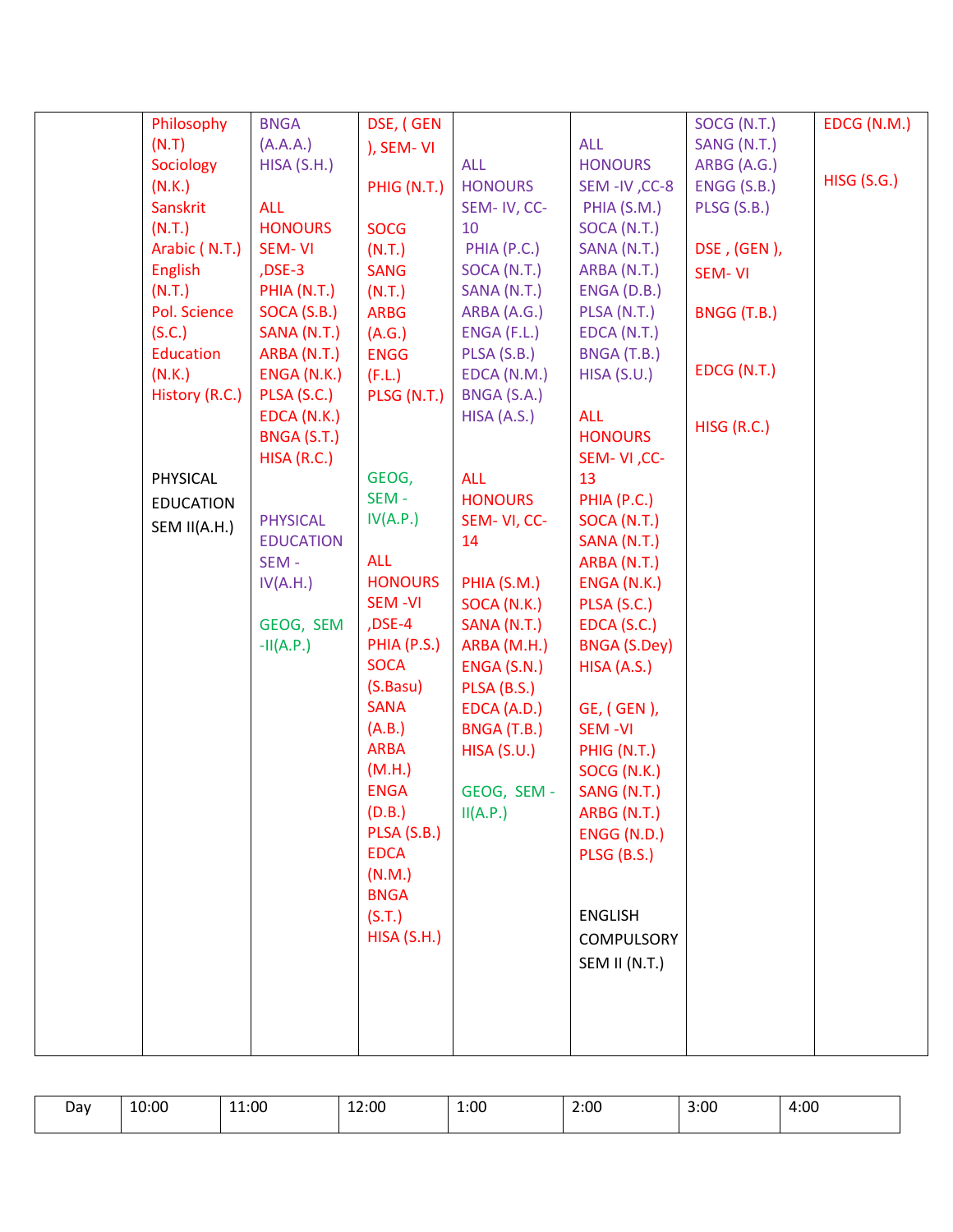| Thursday | <b>MIL SEM-</b>   | <b>ALL HONOURS</b>  | <b>ALL</b>         | <b>ALL</b>     | DSC/GE, SEM         | DSC/GE,            | SEC, SEM-IV     |
|----------|-------------------|---------------------|--------------------|----------------|---------------------|--------------------|-----------------|
|          | IV (GEN)          | SEM-IV, CC-         | <b>HONOURS</b>     | <b>HONOURS</b> | -11                 | SEM-II             | Philosophy      |
|          | <b>BENGALI(T.</b> | 10                  | SEM-II, CC-3       | SEM -II, CC4   |                     |                    | (S.M.)          |
|          | B.                | PHIA (P.C.)         | PHIA (P.S.)        | PHIA (M.D.)    | BNGG (S.T.)         | PHIG (M.D.)        | Sociology(N.K.  |
|          | <b>ENGLISH</b>    | SOCA (N.T.)         | SOCA (N.T.)        | SOCA (N.T.)    |                     |                    |                 |
|          | (N.T.)            | SANA (N.M.)         | SANA (N.M.)        | SANA (A.B.)    |                     | SOCG (N.K.)        | Sanskrit (A.B.) |
|          | <b>SANSKRIT</b>   | ARBA (N.T.)         | ARBA (N.T.)        | ARBA (M.H.)    | EDCG (N.T.)         | SANG               | Arabic (N.T.)   |
|          | (N.T.)            | ENGA (N.K.)         | ENGA (S.N.)        | ENGA (D.B.)    |                     | (N.M.)             | <b>Bengali</b>  |
|          |                   | PLSA (T.I.)         | PLSA (B.S.)        | PLSA (N.T.)    | HISG (A.R.)         | ARBG (N.T.)        | $(S.$ Dey $)$   |
|          |                   | EDCA (N.M.)         | EDCA(S.C.)         | EDCA (N.M.)    |                     | ENGG (F.L.)        | English         |
|          |                   | <b>BNGA (S.Dey)</b> | BNGA (A.I.)        | BNGA (S.T.)    | DSC/GE, SEM         | <b>PLSG (T.I.)</b> | Pol. Science    |
|          |                   | HISA (A.S.)         | HISA (A.R.)        | HISA(S.G.)     | $-IV$               |                    | (N.T.)          |
|          |                   |                     |                    |                |                     | DSC/GE,            | Education(A.D   |
|          |                   | <b>ALL HONOURS</b>  | <b>ALL</b>         | <b>ALL</b>     | <b>BNGG (S.Dey)</b> | SEM-IV             |                 |
|          |                   | SEM-VI, CC-         | <b>HONOURS</b>     | <b>HONOURS</b> |                     | PHIG (N.T.)        | History (A.R.)  |
|          |                   | 13                  | SEM-IV, CC-        | SEM-IV, CC-9   |                     |                    |                 |
|          |                   | PHIA (P.S.)         | 8                  | PHIA (S.M.)    | EDCG (A.D.)         | SOCG (N.T.)        |                 |
|          |                   | SOCA (S.B.)         | PHIA (M.D.)        | SOCA (N.T.)    |                     | SANG (N.T.)        |                 |
|          |                   | SANA (A.B.)         | SOCA(S.B.)         | SANA (N.T.)    |                     | ARBG (N.T.)        |                 |
|          |                   | ARBA (M.H.)         | SANA (N.T.)        | ARBA (N.T.)    | HISG (A.S.)         | ENGG (N.T.)        |                 |
|          |                   | ENGA (S.N.)         | ARBA (M.H.)        | ENGA (N.T.)    | DSE, (GEN),         | PLSG (B.S.)        |                 |
|          |                   | PLSA (B.S.)         | ENGA (F.L.)        | PLSA (B.S.)    |                     |                    |                 |
|          |                   | EDCA (S.C.)         | PLSA (N.T.)        | EDCA (S.C.)    | <b>SEM-VI</b>       |                    |                 |
|          |                   | BNGA (S.A.)         | EDCA (A.D.)        | BNGA (A.I.)    |                     | DSE, (GEN          |                 |
|          |                   | HISA(S.U.)          | BNGA (T.B.)        | HISA(S.H.)     | PHIG (P.C.)         | ), SEM-VI          |                 |
|          |                   |                     | HISA(S.U.)         |                | SOCG (N.T.)         |                    |                 |
|          |                   | MIL, SEM- II        |                    | <b>ALL</b>     | SANG (N.T.)         | <b>BNGG</b>        |                 |
|          |                   | <b>BENGALI</b>      | <b>ALL</b>         | <b>HONOURS</b> | ARBG (N.T.)         | (S.Dey)            |                 |
|          |                   | (S.D.)              | <b>HONOURS</b>     | SEM -VI, DSE-  | ENGG (D.B.)         |                    |                 |
|          |                   | SANSKRT             | SEM-VI, CC-        | 3              | PLSG (N.T.)         |                    |                 |
|          |                   | (N.T.)              | 14                 | PHIA (N.T.)    |                     | EDCG (N.K.)        |                 |
|          |                   | ARABIC (N.T.)       | PHIA (P.C.)        | SOCA (S.B.)    |                     |                    |                 |
|          |                   | COMMUNICA           | SOCA (N.K.)        | SANA (N.T.)    | <b>ALL</b>          |                    |                 |
|          |                   | TIVE ENGLISH        | SANA (N.T.)        | ARBA (N.T.)    | <b>HONOURS</b>      | HISG (R.C.)        |                 |
|          |                   | (EQUIVALENT         | ARBA (N.T.)        | ENGA (F.L.)    | SEM-VI,             |                    |                 |
|          |                   | TO MIL) (N.T.)      | ENGA (N.K.)        | PLSA (N.T.)    | DSE-4               |                    |                 |
|          |                   |                     | <b>PLSA (T.I.)</b> | EDCA (N.K.)    | PHIA (P.S.)         |                    |                 |
|          |                   | GEOG, SEM -         | EDCA (N.T.)        | BNGA (S.D.)    |                     |                    |                 |
|          |                   | IV(A.P.)            | BNGA (S.T.)        | HISA(R.C.)     | SOCA (N.T.)         |                    |                 |
|          |                   |                     | HISA (A.S.)        |                | SANA (N.T.)         |                    |                 |
|          |                   | GE, (GEN),          |                    | GE, (GEN),     | ARBA (N.T.)         |                    |                 |
|          |                   | <b>SEM-VI</b>       | GEOG, SEM -        | SEM-VI         | ENGA (N.K.)         |                    |                 |
|          |                   |                     | II(A.P.)           |                | PLSA (N.T.)         |                    |                 |
|          |                   | BNGG (T.B.)         |                    | PHIG (N.T.)    | EDCA (N.M.)         |                    |                 |
|          |                   |                     |                    |                | BNGA (S.A.)         |                    |                 |
|          |                   |                     |                    | SOCG (N.K.)    | HISA(S.H.)          |                    |                 |
|          |                   | EDCG (N.K.)         |                    | SANG (N.T.)    |                     |                    |                 |
|          |                   |                     |                    | ARBG (N.T.)    |                     |                    |                 |
|          |                   | <b>HISG (S.G.)</b>  |                    | ENGG (N.T.)    |                     |                    |                 |
|          |                   |                     |                    | PLSG (N.T.)    |                     |                    |                 |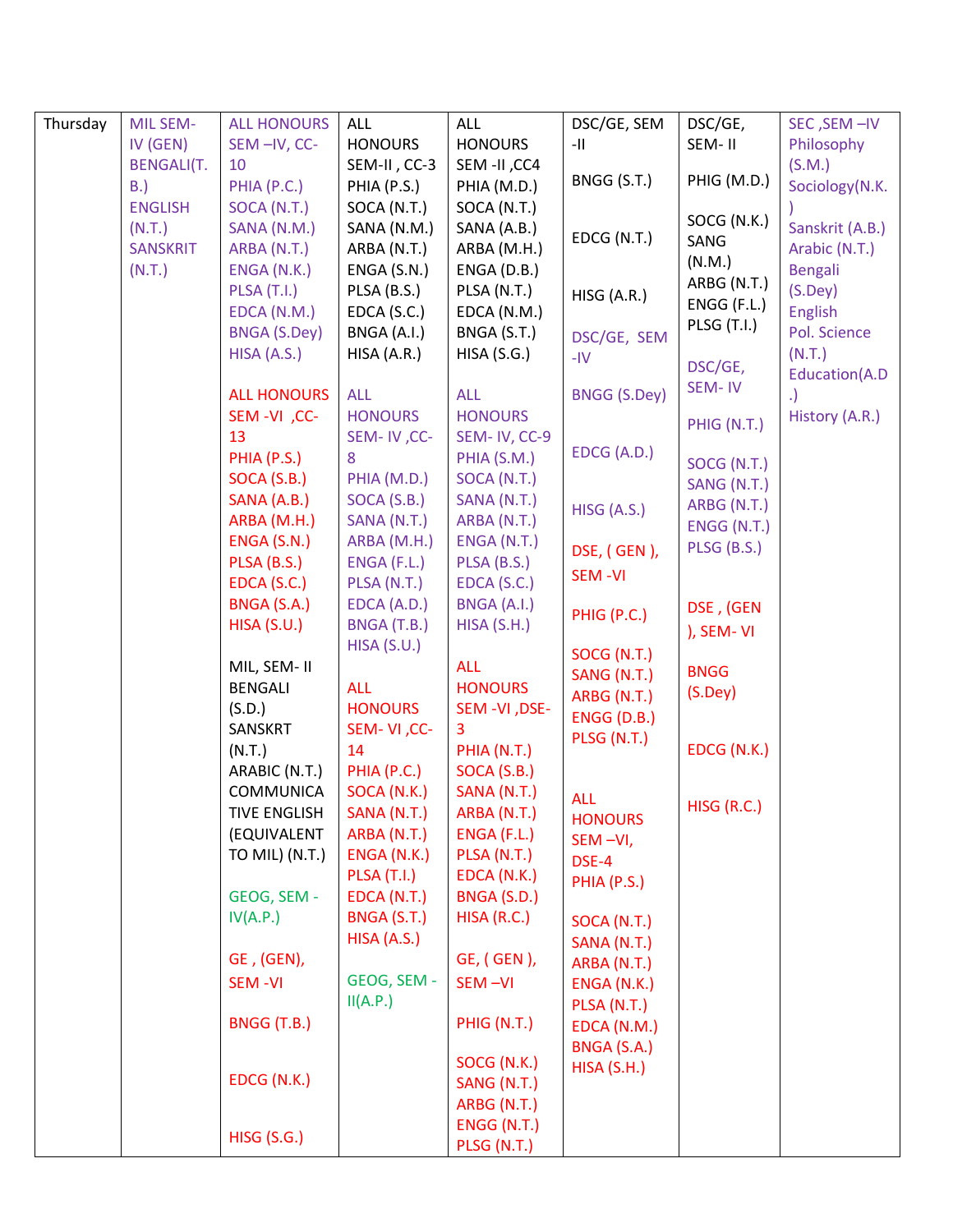|  |  | <b>ENGLISH</b><br>COMPULSOR<br>Y SEM II (N.T.) |  |  |
|--|--|------------------------------------------------|--|--|
|  |  | GEOG, SEM -<br>IV(A.P.)                        |  |  |
|  |  |                                                |  |  |

| Day    | 10:00                 | 11:00          | 12:00          | 1:00               | 2:00               | 3:00               | 4.00               |
|--------|-----------------------|----------------|----------------|--------------------|--------------------|--------------------|--------------------|
| Friday | SEC, SEM-VI           | <b>ALL</b>     | DSC/GE, SEM    | DSC/GE, SEM -II    | <b>ALL HONOURS</b> | DSE, (GEN),        | DSE, (GEN          |
|        | Philosophy (S.M.)     | <b>HONOURS</b> | -11            |                    | SEM-II, CC-3       | <b>SEM-VI</b>      | ), SEM -VI         |
|        | Sociology (S.Basu)    | SEM-IV, CC-    |                | PHIG (P.C.)        | PHIA (M.D.)        |                    |                    |
|        | Sanskrit (N.T.)       | 9              | BNGG (A.A.A.)  | SOCG (S.Basu)      | SOCA (N.T.)        | PHIG (N.T.)        | <b>BNGG</b>        |
|        | Arabic (M.H.)         | PHIA (N.T.)    |                | SANG (A.B.)        | SANA (A.B.)        |                    | (S.D.)             |
|        | English (N.K.)        | SOCA (N.T.)    | EDCG (A.D.)    | ARBG (N.T.)        | ARBA (A.G.)        | SOCG (S.Basu)      |                    |
|        | Pol. Science (N.T.)   | SANA (A.B.)    |                | ENGG (D.B.)        | ENGA (D.B.)        | SANG (N.T.)        | $EDCG$ $()$        |
|        | Education (N.K.)      | ARBA (A.G.)    |                | PLSG (B.S.)        | PLSA (T.I.)        | ARBG (A.G.)        | <b>HISG (S.H.)</b> |
|        | History (R.C.)        | ENGA (N.K.)    | HISG (A.R.)    |                    | EDCA (N.T.)        | <b>ENGG (D.B.)</b> |                    |
|        |                       | PLSA (S.C.)    |                | DSC/GE, SEM -      | BNGA (T.B.)        | <b>PLSG (T.I.)</b> |                    |
|        | MIL, SEM-IV,          | EDCA (S.C.)    | DSC/GE, SEM    | IV                 | HISA (A.R.)        |                    | <b>ENGA SEM</b>    |
|        | (GEN)                 | BNGA (A.I.)    | $-IV$          |                    |                    |                    | IV CC8             |
|        | BENGALI(S.T.)         | HISA(S.H.)     |                | PHIG (M.D.)        | <b>ALL HONOURS</b> | <b>ALL</b>         | (S.B.)             |
|        | ENGLISH(D.B.)         |                | BNGG (S.A.)    | SOCG (N.K.)        | SEM -IV, CC-10     | <b>HONOURS</b>     |                    |
|        | <b>SANSKRIT</b>       | <b>ALL</b>     |                | SANG (N.M.)        | PHIA (P.C.)        | SEM-II, CC-4       |                    |
|        | (N.T.)                | <b>HONOURS</b> | EDCG (N.T.)    | ARBG (A.G.)        | SOCA (N.T.)        | PHIA (M.D.)        |                    |
|        |                       | SEM-VI,        |                | ENGG (S.N.)        | SANA (N.T.)        |                    |                    |
|        | MIL, SEM- II          | $CC-13$        |                | PLSG (N.T.)        | ARBA (M.H.)        | SOCA (N.T.)        |                    |
|        | <b>BENGALI (S.D.)</b> | PHIA (P.S.)    | HISG (A.S.)    |                    | ENGA (S.B.)        | SANA (N.M.)        |                    |
|        | SANSKRTI (N.T.)       | SOCA (N.T.)    |                | <b>ALL HONOURS</b> | PLSA (S.B.)        | ARBA (N.T.)        |                    |
|        | ARABIC (N.T.)         | SANA (N.M.)    | <b>ALL</b>     | SEM-VI, DSE-3      | EDCA (N.T.)        | ENGA (F.L.)        |                    |
|        | COMMUNICATIVE         | ARBA (M.H.)    | <b>HONOURS</b> | PHIA (P.S.)        | BNGA (S.T.)        | PLSA (S.C.)        |                    |
|        | <b>ENGLISH</b>        | ENGA (N.T.)    | SEM-VI, CC-    | SOCA (N.T.)        | HISA (A.S.)        | EDCA (N.T.)        |                    |
|        | (EQUIVALENT TO        | PLSA (B.S.)    | 14             | SANA (N.T.)        |                    | BNGA (S.D.)        |                    |
|        | $MIL)$ (F.L.)         | EDCA (N.T.)    | PHIA (P.C.)    | ARBA (N.T.)        | <b>ALL HONOURS</b> | HISA(S.G.)         |                    |
|        |                       | <b>BNGA</b>    | SOCA (N.T.)    | ENGA (S.B.)        | SEM-VI, DSE-4      |                    |                    |
|        |                       | (A.A.A.)       | SANA (N.T.)    | PLSA (S.B.)        | PHIA (S.M.)        |                    |                    |
|        |                       | HISA (A.S.)    | ARBA (N.T.)    | EDCA (N.K.)        | SOCA (N.K.)        |                    |                    |
|        |                       |                | ENGA (F.L.)    | BNGA (A.A.A.)      | SANA (N.T.)        |                    |                    |
|        |                       |                | PLSA (S.C.)    | HISA(R.C.)         | ARBA (N.T.)        | <b>ALL</b>         |                    |
|        |                       | GEOG, SEM      | EDCA (N.T.)    |                    | ENGA (F.L.)        | <b>HONOURS</b>     |                    |
|        |                       |                | BNGA (T.B.)    |                    | PLSA (B.S.)        | SEM-IV, CC-8       |                    |
|        |                       | $-H(A.P.)$     |                |                    | EDCA (N.M.)        |                    |                    |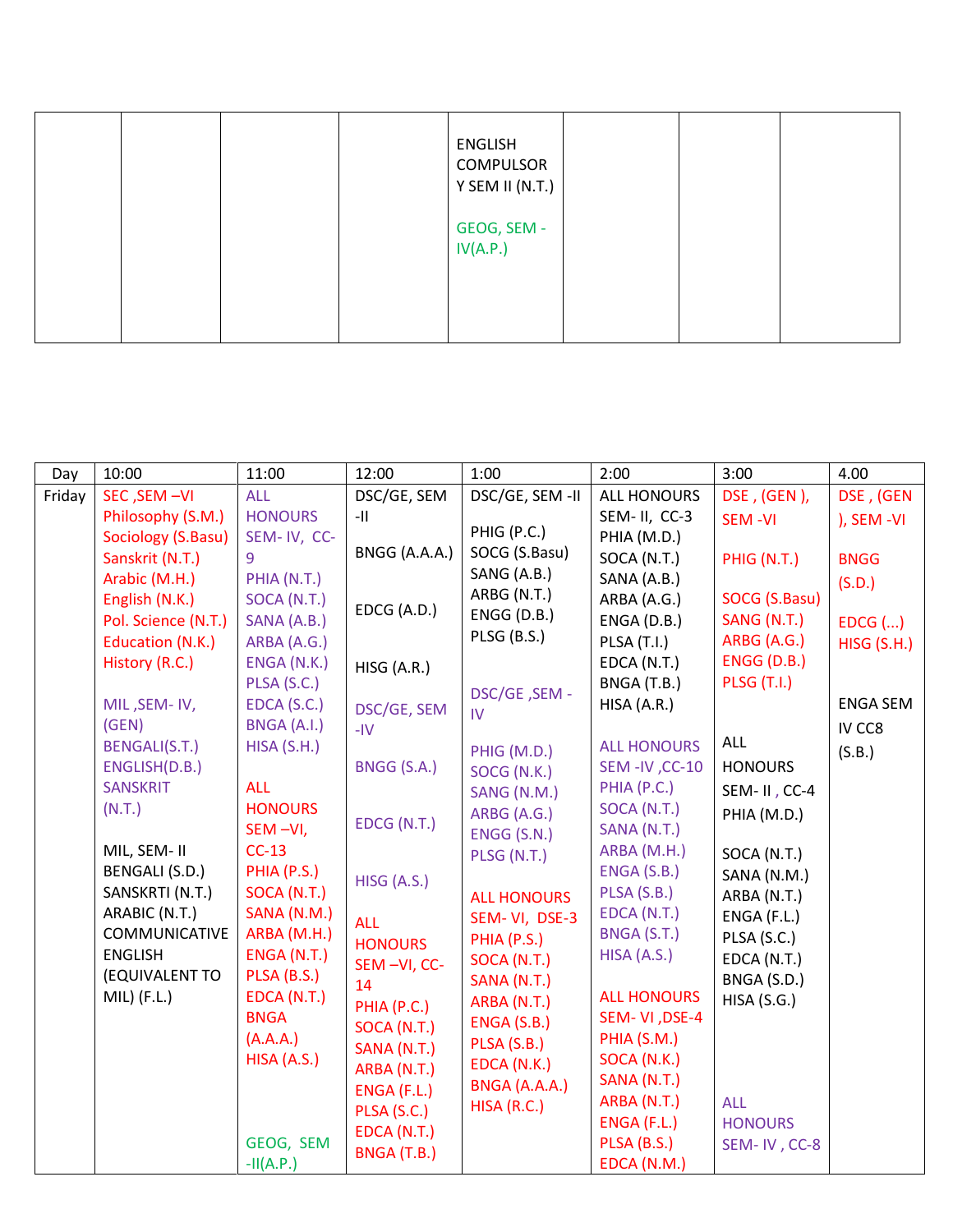|                    | HISA(S.U.)  | GEOG, SEM - | BNGA (S.Dey)  | PHIA (P.S.)       |  |
|--------------------|-------------|-------------|---------------|-------------------|--|
| GE, ( GEN ),       |             | II(A.P.)    | HISA(S.H.)    | SOCA (N.T.)       |  |
| SEM-VI             | GEOG, SEM - |             |               | SANA (N.T.)       |  |
|                    | IV(A.P.)    |             |               | ARBA (N.T.)       |  |
| PHIG (S.M.)        |             |             | GE, (GEN),    | PLSA (S.B.)       |  |
| SOCG (N.K.)        |             |             | <b>SEM-VI</b> | EDCA (A.D.)       |  |
| SANG (N.T.)        |             |             |               | BNGA (T.B.)       |  |
| ARBG (N.T.)        |             |             | BNGG (S.A.)   | HISA(S.U.)        |  |
| ENGG (S.N.)        |             |             |               |                   |  |
| <b>PLSG (T.I.)</b> |             |             |               |                   |  |
|                    |             |             | EDCG (A.D.)   | <b>ENGLISH</b>    |  |
|                    |             |             |               | <b>COMPULSORY</b> |  |
|                    |             |             | HISG(S.G.)    | SEM II(N.T.)      |  |
|                    |             |             |               |                   |  |
|                    |             |             |               |                   |  |
|                    |             |             |               |                   |  |
|                    |             |             |               |                   |  |

| Saturday<br>DSE, (GEN<br>DSC/GE<br><b>PHYSICAL</b><br><b>ALL HONOURS</b><br>DSC/GE,<br>ALL<br><b>HONOURS</b><br><b>EDUCATION</b><br>SEM- II, CC-3<br>SEM-II<br>,SEM-II<br>), SEM-VI<br>PHIA (S.M.)<br>SEM-IV(A.H.)<br>SEM-II<br>PHIG (N.T.)<br><b>EDCG</b><br>SOCA (S.B.)<br>PHIG (N.T.)<br>$CC-4$<br>SOCG (N.T.)<br>(N.K.)<br>SANA (A.B.)<br>SOCG (N.T.)<br>PHIA (N.T.)<br><b>ENGLISH</b>                                                                                                                                                                                                                                                                                                                                                                                                                                                                                                                                                                                                                                                                                                                                                                                                                                                                                                                                                                                                                                                                                    | DSE, (GEN<br>), SEM-VI<br><b>BNGG (S.D.)</b>                                                                                                                                                                                                                                         |
|-------------------------------------------------------------------------------------------------------------------------------------------------------------------------------------------------------------------------------------------------------------------------------------------------------------------------------------------------------------------------------------------------------------------------------------------------------------------------------------------------------------------------------------------------------------------------------------------------------------------------------------------------------------------------------------------------------------------------------------------------------------------------------------------------------------------------------------------------------------------------------------------------------------------------------------------------------------------------------------------------------------------------------------------------------------------------------------------------------------------------------------------------------------------------------------------------------------------------------------------------------------------------------------------------------------------------------------------------------------------------------------------------------------------------------------------------------------------------------|--------------------------------------------------------------------------------------------------------------------------------------------------------------------------------------------------------------------------------------------------------------------------------------|
|                                                                                                                                                                                                                                                                                                                                                                                                                                                                                                                                                                                                                                                                                                                                                                                                                                                                                                                                                                                                                                                                                                                                                                                                                                                                                                                                                                                                                                                                               |                                                                                                                                                                                                                                                                                      |
|                                                                                                                                                                                                                                                                                                                                                                                                                                                                                                                                                                                                                                                                                                                                                                                                                                                                                                                                                                                                                                                                                                                                                                                                                                                                                                                                                                                                                                                                               |                                                                                                                                                                                                                                                                                      |
| SANG (A.B.)<br><b>BNGG</b><br>ARBA (N.T.)<br>SANG (N.T.)<br>SOCA (N.T.)<br><b>COMPULSORY</b><br>ARBG (A.G.)<br>ENGA (N.K.)<br>ARBG (N.T.)<br>(T.B.)<br>SANA (N.T.)<br>SEM-II(N.T.)<br>ENGG (N.T.)<br>PLSA (S.B.)<br>ENGG (N.T.)<br><b>HISG</b><br>ARBA (A.G.)<br>PLSG (S.C.)<br>EDCA (S.C.)<br>PLSG (S.C.)<br>ENGA (S.N.)<br>(A.R.)<br>BNGA (S.Dey)<br>PLSA (B.S.)<br>HISA (A.R.)<br>EDCA (A.D.)<br><b>ALL</b><br>DSC/GE,<br>DSC/GE,<br>BNGA (S.T.)<br><b>HONOURS</b><br>SEM-IV<br>SEM-IV<br><b>ALL HONOURS</b><br>HISA(S.G.)<br><b>SEM-IV</b><br><b>SEM-IV, CC-10</b><br><b>BNGG</b><br>$CC-8$<br>PHIG (N.T.)<br>PHIA (N.T.)<br><b>ALL</b><br>(S.Dey)<br>SOCG (N.T.)<br>PHIA (M.D.)<br>SOCA (N.T.)<br><b>HONOURS</b><br>SANG (N.T.)<br>SOCA (S.B.)<br>SANA (N.T.)<br>ARBG (N.T.)<br>SEM-IV<br>SANA (N.T.)<br>ARBA (N.T.)<br><b>EDCG</b><br>ENGG (N.T.)<br>ARBA (A.G.)<br>$CC-9$<br>ENGA (S.N.)<br>(N.M.)<br><b>PLSG (T.I.)</b><br>ENGA (S.N.)<br>PHIA (M.D.)<br>PLSA (B.S.)<br>PLSA (T.I.)<br>SOCA (N.T.)<br>EDCA (N.M.)<br>EDCA (A.D.)<br>SANA (A.B.)<br>BNGA (S.T.)<br><b>HISG</b><br><b>ALL</b><br>BNGA (S.D.)<br>ARBA (N.T.)<br>HISA (A.S.)<br>(S.G.)<br>HISA(S.U.)<br><b>HONOURS</b><br>ENGA (S.B.)<br>PLSA (S.C.)<br><b>SEM-VI</b><br>GE, (GEN), SEM<br>EDCA (S.C.)<br><b>ALL</b><br>,DSE-4<br>$-VI$<br><b>BNGA</b><br><b>HONOURS</b><br>(A.A.A.)<br><b>SEM-VI</b><br>PHIA (M.D.)<br>BNGG (T.B.)<br>HISA(S.H.)<br>$CC-13$<br>SOCA (S.B.)<br>SANA (N.T.)<br>PHIA (S.M.) | EDCG (N.T.)<br>HISG (R.C.)<br><b>ALL</b><br><b>HONOURS</b><br>SEM-VI<br>$CC-14$<br>PHIA (M.D.)<br>SOCA (N.T.)<br>SANA (N.T.)<br>ARBA (N.T.)<br>ENGA (S.B.)<br>PLSA (B.S.)<br>EDCA (A.D.)<br><b>BNGA (A.I.)</b><br><b>HISA (S.U.)</b><br>PHYSICAL<br><b>EDUCATION</b><br>SEM II(A.H.) |